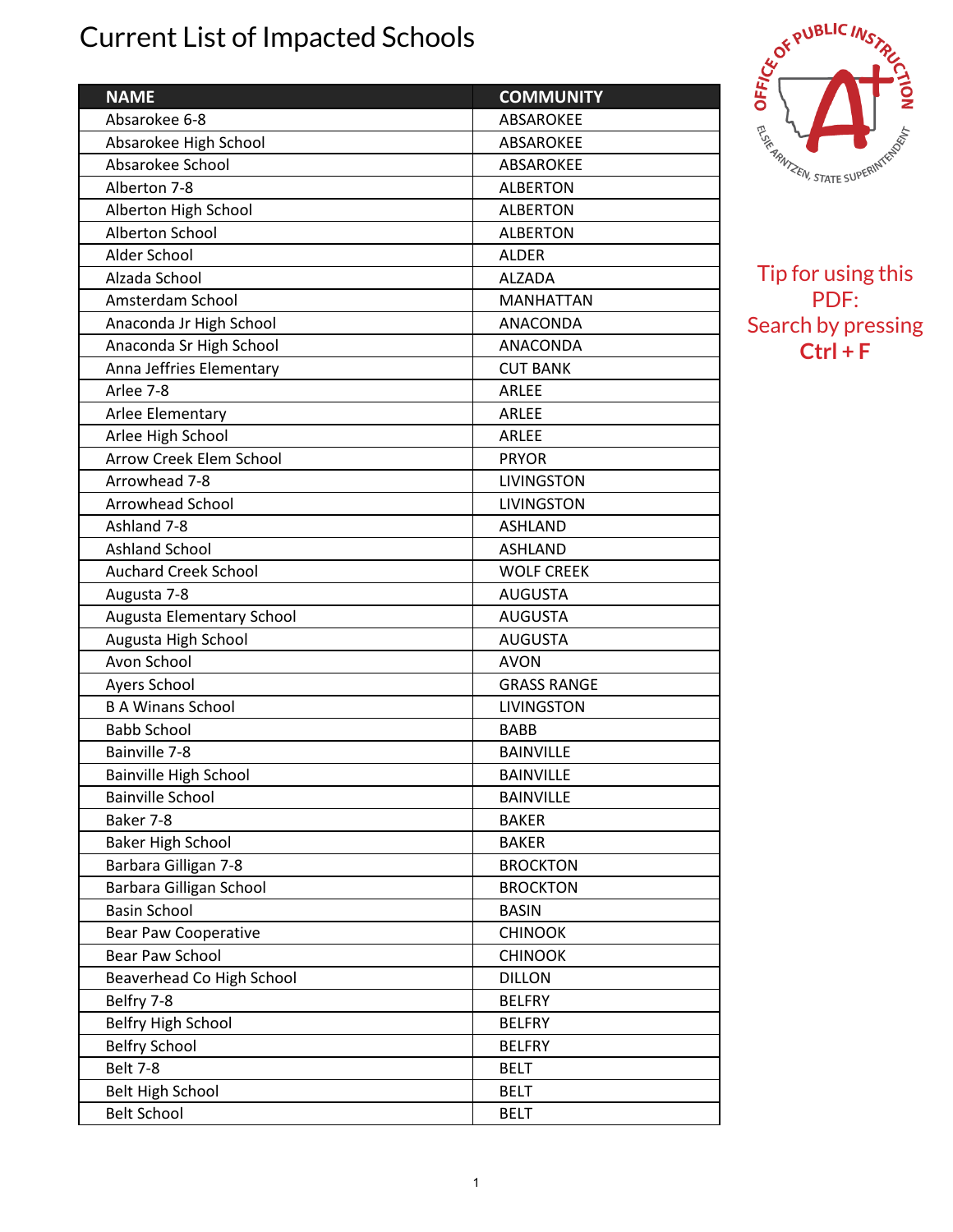| <b>Benton Lake School</b>                | <b>FLOWEREE</b>    |
|------------------------------------------|--------------------|
| <b>Biddle School</b>                     | <b>BIDDLE</b>      |
| <b>Big Country Cooperative</b>           | <b>MILES CITY</b>  |
| Big Sandy 7-8                            | <b>BIG SANDY</b>   |
| <b>Big Sandy High School</b>             | <b>BIG SANDY</b>   |
| <b>Big Sky School</b>                    | <b>CUT BANK</b>    |
| <b>Big Sky Special Needs Cooperative</b> | CONRAD             |
| <b>Big Stone School</b>                  | <b>SAND COULEE</b> |
| Big Timber 7-8                           | <b>BIG TIMBER</b>  |
| <b>Big Timber School</b>                 | <b>BIG TIMBER</b>  |
| Bigfork 7-8                              | <b>BIGFORK</b>     |
| <b>Bigfork Elementary</b>                | <b>BIGFORK</b>     |
| <b>Bigfork High School</b>               | <b>BIGFORK</b>     |
| <b>Birney School</b>                     | <b>BIRNEY</b>      |
| <b>Bissell 7-8</b>                       | <b>WHITEFISH</b>   |
| <b>Bissell School</b>                    | <b>WHITEFISH</b>   |
| <b>Bitterroot Valley Cooperative</b>     | STEVENSVILLE       |
| <b>Bloomfield School</b>                 | <b>BLOOMFIELD</b>  |
| Bo Peep School                           | <b>CIRCLE</b>      |
| Boulder 7-8                              | <b>BOULDER</b>     |
| <b>Boulder Elementary School</b>         | <b>BOULDER</b>     |
| Box Elder 7-8                            | <b>BOX ELDER</b>   |
| Box Elder High School                    | <b>BOX ELDER</b>   |
| <b>Box Elder School</b>                  | <b>BOX ELDER</b>   |
| Bridger 7-8                              | <b>BRIDGER</b>     |
| <b>Bridger Elementary School</b>         | <b>BRIDGER</b>     |
| Bridger High School                      | <b>BRIDGER</b>     |
| Broadus 7-8                              | <b>BROADUS</b>     |
| <b>Broadus School</b>                    | <b>BROADUS</b>     |
| Broadview 7-8                            | <b>BROADVIEW</b>   |
| <b>Broadview High School</b>             | <b>BROADVIEW</b>   |
| <b>Broadview School</b>                  | <b>BROADVIEW</b>   |
| <b>Broadwater High School</b>            | <b>TOWNSEND</b>    |
| <b>Brockton High School</b>              | <b>BROCKTON</b>    |
| <b>Brorson School</b>                    | <b>SIDNEY</b>      |
| <b>Browning Elementary</b>               | <b>BROWNING</b>    |
| <b>Browning High School</b>              | <b>BROWNING</b>    |
| <b>Browning Middle School</b>            | <b>BROWNING</b>    |
| <b>Bynum School</b>                      | <b>BYNUM</b>       |
| Cam Rose School                          | SHELBY             |
| Cardwell School                          | CARDWELL           |
| Carter County High School                | <b>EKALAKA</b>     |
| Carter School                            | CARTER             |
| Cascade 7-8                              | CASCADE            |
| Cascade Colony School                    | <b>SIMMS</b>       |
| Cascade High School                      | CASCADE            |
| Cascade School                           | CASCADE            |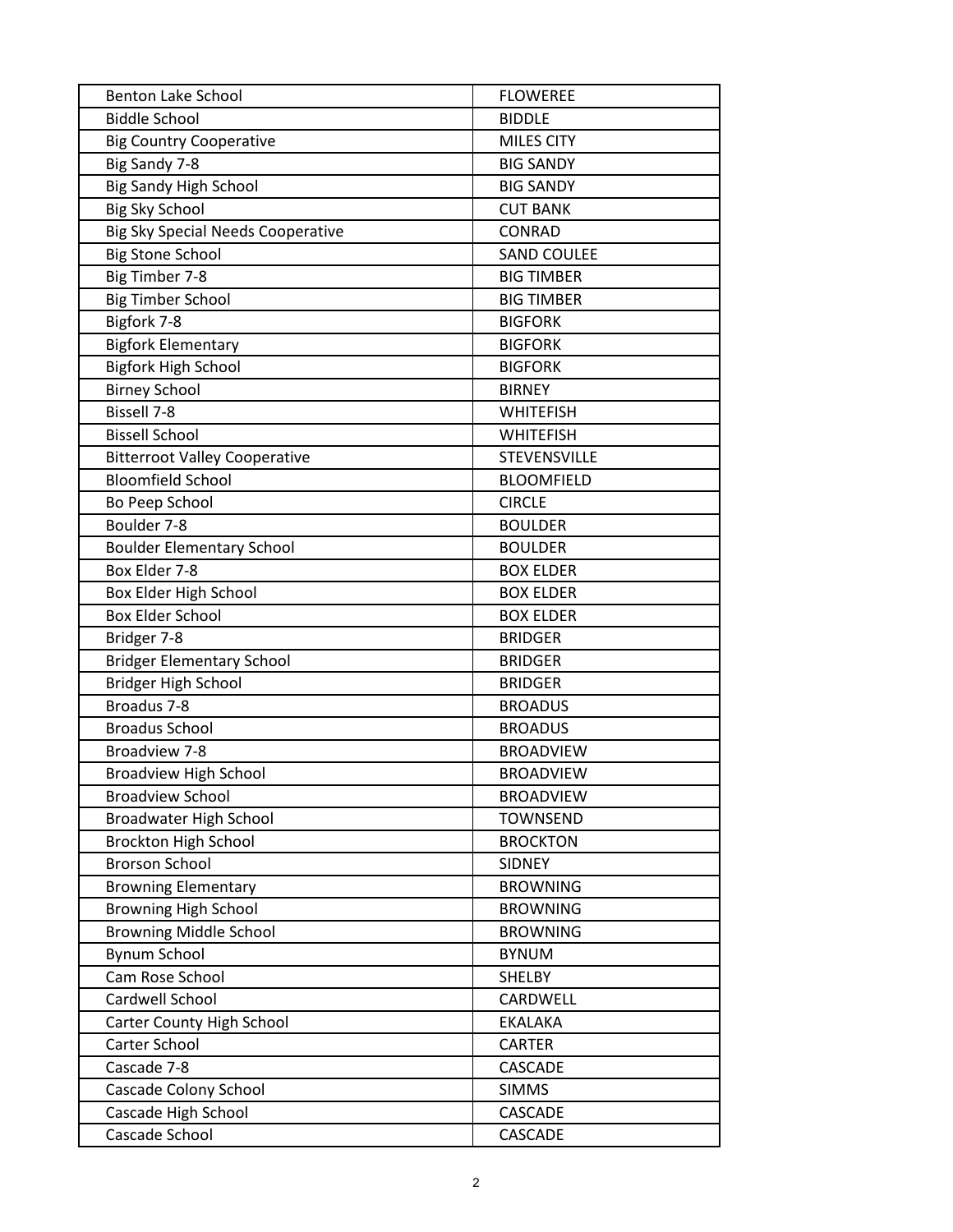| Cecelia Hazelton School        | <b>TOWNSEND</b>       |
|--------------------------------|-----------------------|
| Centerville 6-8                | <b>STOCKETT</b>       |
| Centerville High School        | <b>STOCKETT</b>       |
| Centerville School             | <b>STOCKETT</b>       |
| <b>Central Elementary</b>      | <b>SIDNEY</b>         |
| Central MT Learning Res Center | <b>LEWISTOWN</b>      |
| Charlo 7-8                     | CHARLO                |
| Charlo Elementary              | CHARLO                |
| Charlo High School             | <b>CHARLO</b>         |
| Cherry Valley School           | <b>POLSON</b>         |
| Chester-Joplin-Inverness 7-8   | <b>CHESTER</b>        |
| Chester-Joplin-Inverness HS    | <b>CHESTER</b>        |
| Chester-Joplin-Inverness Schl  | <b>CHESTER</b>        |
| Chinook 7-8                    | <b>CHINOOK</b>        |
| Chinook High School            | <b>CHINOOK</b>        |
| Choteau 7-8                    | <b>CHOTEAU</b>        |
| Choteau High School            | CHOTEAU               |
| Choteau School                 | CHOTEAU               |
| Chouteau Co Joint Service      | <b>FORT BENTON</b>    |
| Circle High School             | <b>CIRCLE</b>         |
| <b>Cleveland School</b>        | <b>CHINOOK</b>        |
| Clinton 7-8                    | <b>CLINTON</b>        |
| Clinton School                 | <b>CLINTON</b>        |
| Cohagen School                 | <b>COHAGEN</b>        |
| Colstrip High School           | <b>COLSTRIP</b>       |
| Columbia Falls High Schl       | <b>COLUMBIA FALLS</b> |
| Columbia Falls Jr HS           | <b>COLUMBIA FALLS</b> |
| Columbus Elem School           | <b>COLUMBUS</b>       |
| <b>Columbus High School</b>    | <b>COLUMBUS</b>       |
| Columbus Middle School         | <b>COLUMBUS</b>       |
| <b>Conrad High School</b>      | <b>CONRAD</b>         |
| Cooke City School              | <b>COOKE CITY</b>     |
| Cool Spring Colony School      | RUDYARD               |
| Corvallis 7-8                  | <b>CORVALLIS</b>      |
| Corvallis High School          | <b>CORVALLIS</b>      |
| <b>Cottonwood School</b>       | <b>HAVRE</b>          |
| Crow Agency School             | <b>CROW AGENCY</b>    |
| Culbertson 7-8                 | <b>CULBERTSON</b>     |
| Culbertson High School         | <b>CULBERTSON</b>     |
| <b>Culbertson School</b>       | <b>CULBERTSON</b>     |
| Custer 7-8                     | <b>CUSTER</b>         |
| <b>Custer Co District High</b> | <b>MILES CITY</b>     |
| <b>Custer High School</b>      | <b>CUSTER</b>         |
| <b>Custer School</b>           | <b>CUSTER</b>         |
| Cut Bank High School           | <b>CUT BANK</b>       |
| Cut Bank Middle School         | <b>CUT BANK</b>       |
| Daly School                    | <b>HAMILTON</b>       |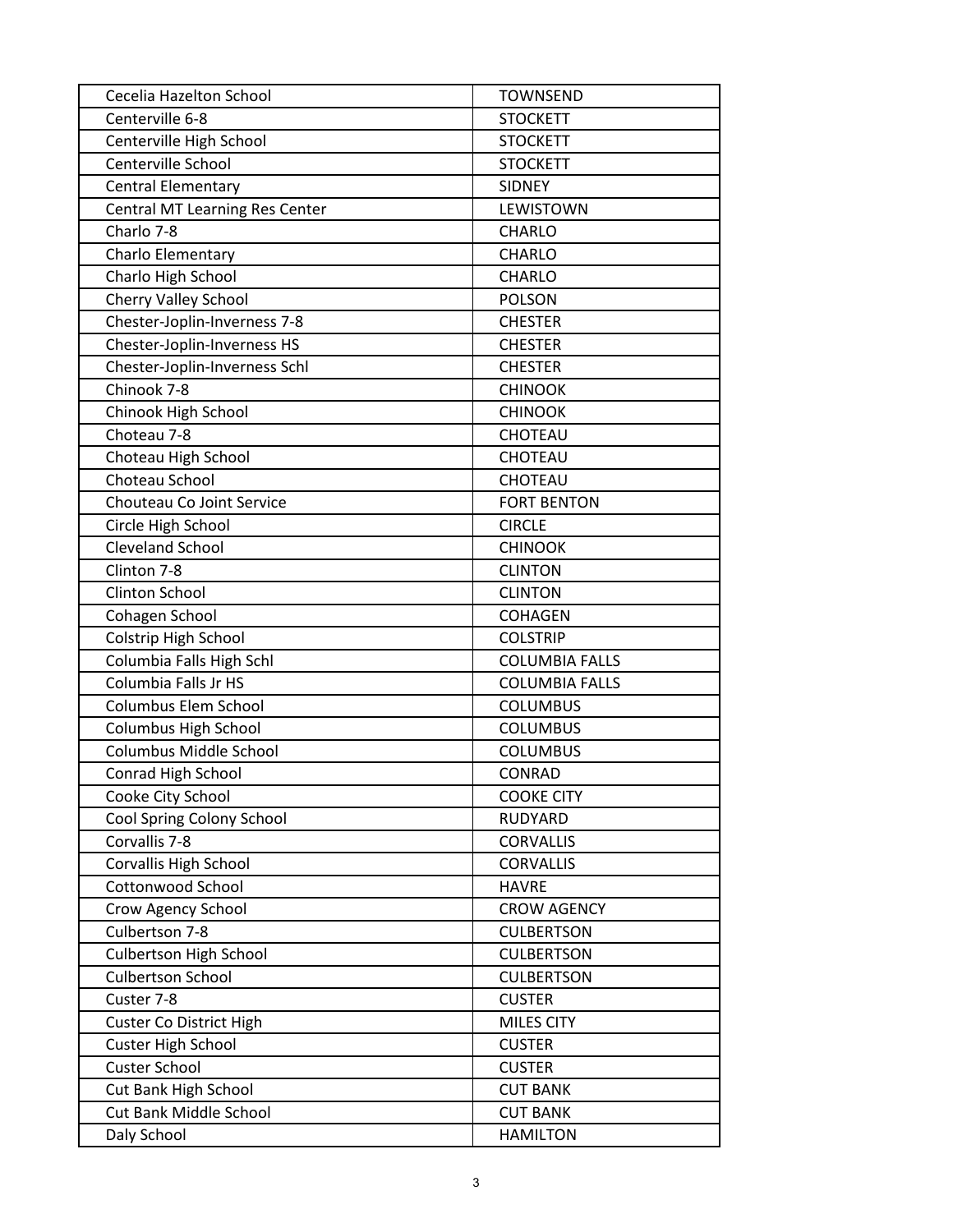| Darby 7-8                          | <b>DARBY</b>             |
|------------------------------------|--------------------------|
| Darby High School                  | <b>DARBY</b>             |
| Darby School                       | <b>DARBY</b>             |
| Davey Elementary                   | <b>HAVRE</b>             |
| Dawson High School                 | <b>GLENDIVE</b>          |
| Dayton School                      | <b>DAYTON</b>            |
| Deer Creek School                  | <b>GLENDIVE</b>          |
| Deer Park 7-8                      | <b>COLUMBIA FALLS</b>    |
| Deer Park School                   | <b>COLUMBIA FALLS</b>    |
| Deerfield School                   | LEWISTOWN                |
| Denton 7-8                         | <b>DENTON</b>            |
| Denton High School                 | <b>DENTON</b>            |
| <b>Denton School</b>               | <b>DENTON</b>            |
| Dillon Middle School               | <b>DILLON</b>            |
| Divide School                      | <b>DIVIDE</b>            |
| Dixon 7-8                          | <b>DIXON</b>             |
| Dixon Elementary                   | <b>DIXON</b>             |
| Dodson 7-8                         | <b>DODSON</b>            |
| Dodson High School                 | <b>DODSON</b>            |
| Dodson School                      | <b>DODSON</b>            |
| Drummond 7-8                       | <b>DRUMMOND</b>          |
| Drummond High School               | <b>DRUMMOND</b>          |
| <b>Drummond School</b>             | <b>DRUMMOND</b>          |
| Dupuyer School                     | <b>DUPUYER</b>           |
| <b>Dutton/Brady Elementary</b>     | <b>DUTTON</b>            |
| Dutton/Brady High School           | <b>DUTTON</b>            |
| Dutton/Brady Middle School         | <b>DUTTON</b>            |
| E F Duvall 7-8                     | <b>DEER LODGE</b>        |
| <b>East Glacier Park School</b>    | <b>EAST GLACIER PARK</b> |
| East Side School                   | <b>LIVINGSTON</b>        |
| East Yellowstone Spec Service Coop | <b>WORDEN</b>            |
| <b>Edna Thomas School</b>          | <b>CORVALLIS</b>         |
| Ekalaka 7-8                        | <b>EKALAKA</b>           |
| Ekalaka Elementary School          | <b>EKALAKA</b>           |
| <b>Elliston School</b>             | <b>ELLISTON</b>          |
| Ennis 7-8                          | <b>ENNIS</b>             |
| Ennis High School                  | <b>ENNIS</b>             |
| Ennis School                       | <b>ENNIS</b>             |
| Eureka Elementary School           | <b>EUREKA</b>            |
| Eureka Middle School 5-8           | <b>EUREKA</b>            |
| F E Miley School                   | <b>BIG SANDY</b>         |
| Fairfield 7-8                      | <b>FAIRFIELD</b>         |
| <b>Fairfield Elementary School</b> | <b>FAIRFIELD</b>         |
| Fairfield High School              | <b>FAIRFIELD</b>         |
| Fairhaven Colony                   | <b>SUN RIVER</b>         |
| Fairview 7-8                       | <b>FAIRVIEW</b>          |
| Fairview High School               | <b>FAIRVIEW</b>          |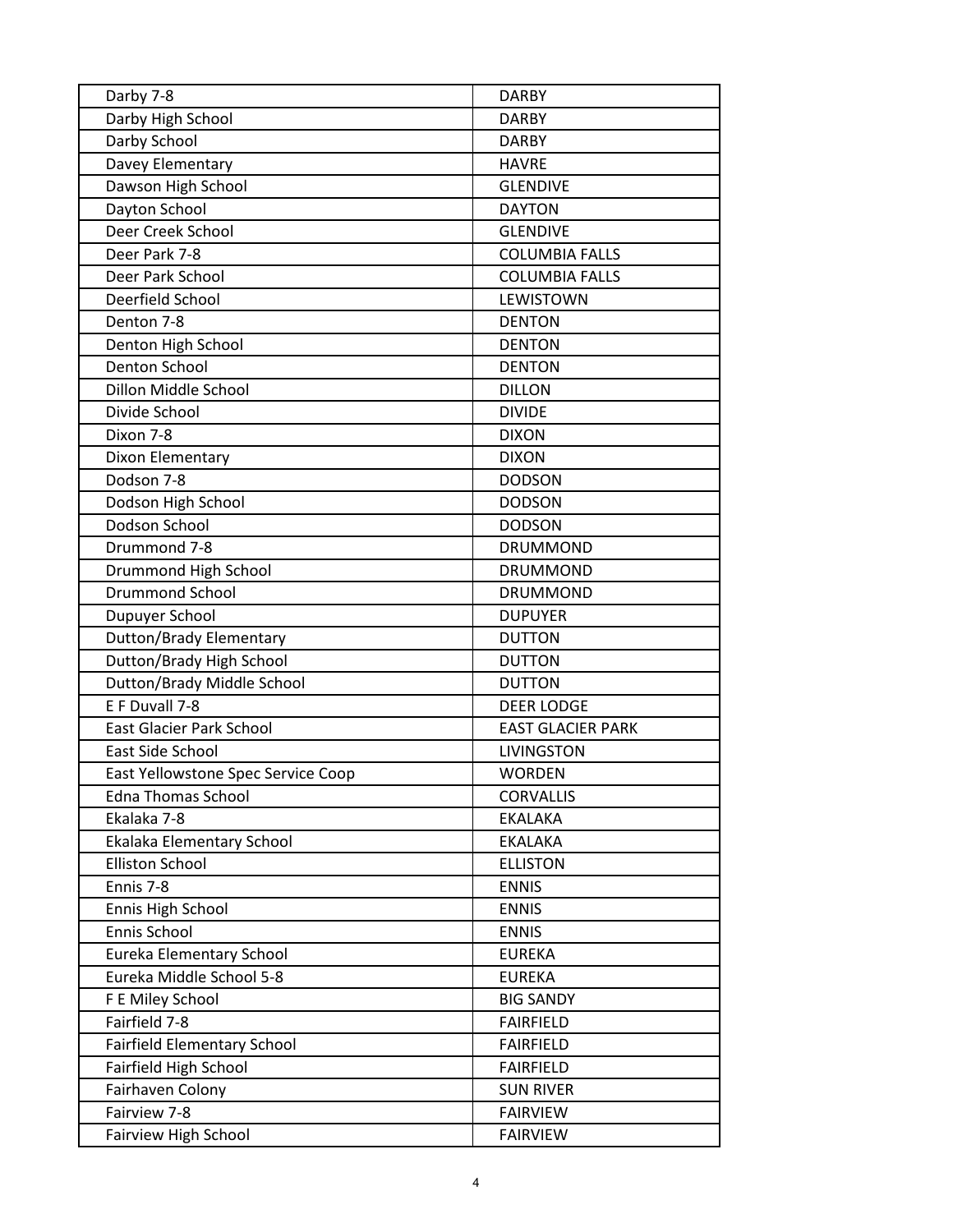| <b>Fairview School</b>                 | <b>FAIRVIEW</b>    |
|----------------------------------------|--------------------|
| Fergus High School                     | <b>LEWISTOWN</b>   |
| <b>Fishtail School</b>                 | <b>FISHTAIL</b>    |
| <b>Flathead Special Ed Cooperative</b> | KALISPELL          |
| Florence-Carlton 7-8                   | <b>FLORENCE</b>    |
| Florence-Carlton El Schl               | <b>FLORENCE</b>    |
| <b>Florence-Carlton HS</b>             | <b>FLORENCE</b>    |
| Forsyth 7-8                            | <b>FORSYTH</b>     |
| Forsyth Elementary School              | <b>FORSYTH</b>     |
| Forsyth High School                    | <b>FORSYTH</b>     |
| Fort Benton 7-8                        | <b>FORT BENTON</b> |
| Fort Benton High School                | <b>FORT BENTON</b> |
| Fort Benton School                     | <b>FORT BENTON</b> |
| Fort Shaw Elem School                  | <b>FORT SHAW</b>   |
| Fort Smith School                      | <b>FORT SMITH</b>  |
| Fortine 7-8                            | <b>FORTINE</b>     |
| Fortine School                         | <b>FORTINE</b>     |
| Frank Brattin Middle Schl              | <b>COLSTRIP</b>    |
| Frazer 7-8                             | <b>FRAZER</b>      |
| <b>Frazer Elementary</b>               | <b>FRAZER</b>      |
| Frazer High School                     | <b>FRAZER</b>      |
| Fred Moodry Intermediate               | ANACONDA           |
| Fred W Graff School                    | LAUREL             |
| Frenchtown 6-8                         | <b>FRENCHTOWN</b>  |
| Frenchtown Elementary School           | <b>FRENCHTOWN</b>  |
| Frenchtown High School                 | <b>FRENCHTOWN</b>  |
| Frenchtown Intermediate School         | <b>FRENCHTOWN</b>  |
| Froid 7-8                              | <b>FROID</b>       |
| Froid Elementary School                | <b>FROID</b>       |
| Froid High School                      | <b>FROID</b>       |
| Fromberg High School                   | <b>FROMBERG</b>    |
| Fromberg Middle School                 | <b>FROMBERG</b>    |
| Fromberg School                        | <b>FROMBERG</b>    |
| Frontier 7-8                           | <b>WOLF POINT</b>  |
| Frontier School                        | <b>WOLF POINT</b>  |
| Galata School                          | <b>GALATA</b>      |
| Gallatin/Madison Cooperative           | <b>BELGRADE</b>    |
| Gardiner 7-8                           | <b>GARDINER</b>    |
| Gardiner High School                   | <b>GARDINER</b>    |
| <b>Gardiner School</b>                 | <b>GARDINER</b>    |
| Garfield Co Dist HS                    | <b>JORDAN</b>      |
| Garfield School                        | MILES CITY         |
| Garfield School                        | LEWISTOWN          |
| <b>Garrison School</b>                 | <b>GARRISON</b>    |
| Geraldine High School                  | <b>GERALDINE</b>   |
| Geraldine Middle School                | <b>GERALDINE</b>   |
| Geraldine School                       | <b>GERALDINE</b>   |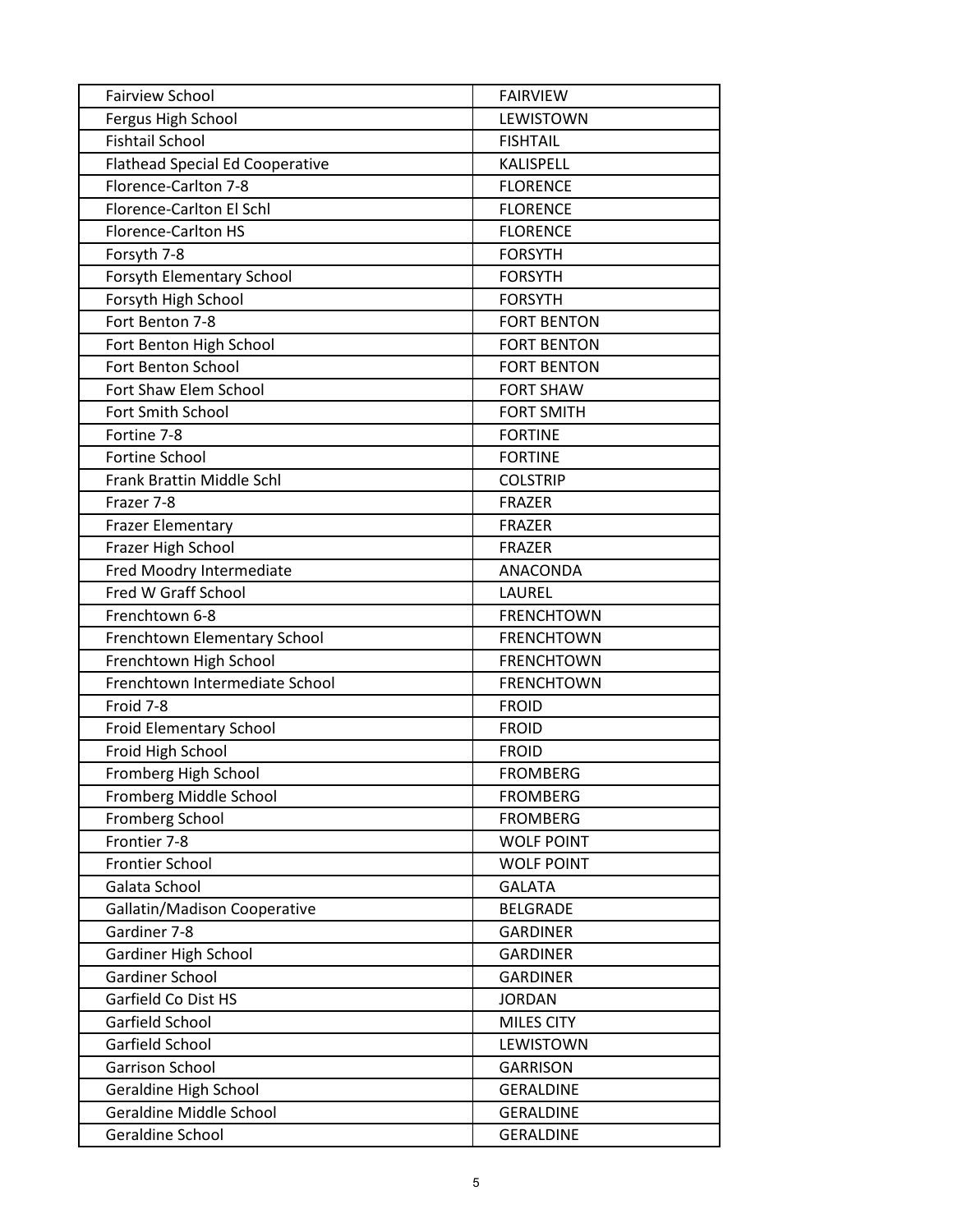| Geyser 7-8                             | <b>GEYSER</b>         |
|----------------------------------------|-----------------------|
| Geyser High School                     | <b>GEYSER</b>         |
| Geyser School                          | <b>GEYSER</b>         |
| <b>Gildford Colony School</b>          | <b>GILDFORD</b>       |
| <b>Glacier Elementary School</b>       | <b>CUT BANK</b>       |
| <b>Glacier Gateway Elem</b>            | <b>COLUMBIA FALLS</b> |
| Glasgow High School                    | <b>GLASGOW</b>        |
| <b>Glasgow Middle School</b>           | <b>GLASGOW</b>        |
| Glendale School                        | <b>CUT BANK</b>       |
| Gold Creek School                      | <b>GOLD CREEK</b>     |
| Golden Ridge School                    | <b>FAIRFIELD</b>      |
| Granite High School                    | PHILIPSBURG           |
| <b>Grant School</b>                    | <b>DILLON</b>         |
| Grass Range 7-8                        | <b>GRASS RANGE</b>    |
| Grass Range High School                | <b>GRASS RANGE</b>    |
| <b>Grass Range School</b>              | <b>GRASS RANGE</b>    |
| <b>Great Divide Education Services</b> | <b>DEER LODGE</b>     |
| Greenfield 7-8                         | <b>FAIRFIELD</b>      |
| Greenfield School                      | <b>FAIRFIELD</b>      |
| Greycliff School                       | <b>GREYCLIFF</b>      |
| H C Davis Elementary                   | <b>CUT BANK</b>       |
| <b>Hall School</b>                     | <b>HALL</b>           |
| Hamilton High School                   | <b>HAMILTON</b>       |
| Hamilton Middle School                 | <b>HAMILTON</b>       |
| Hammond School                         | <b>HAMMOND</b>        |
| Hardin High School                     | <b>HARDIN</b>         |
| Hardin Intermediate                    | <b>HARDIN</b>         |
| Hardin Middle School                   | <b>HARDIN</b>         |
| Hardin Primary                         | <b>HARDIN</b>         |
| Harlem 7-8                             | <b>HARLEM</b>         |
| Harlem Elementary School               | <b>HARLEM</b>         |
| Harlem High School                     | <b>HARLEM</b>         |
| Harlowton K-12                         | <b>HARLOWTON</b>      |
| Harrison 7-8                           | <b>HARRISON</b>       |
| Harrison High School                   | <b>HARRISON</b>       |
| <b>Harrison School</b>                 | <b>HARRISON</b>       |
| <b>Hartland Elementary School</b>      | <b>CHINOOK</b>        |
| Havre High School                      | <b>HAVRE</b>          |
| Havre Middle School                    | <b>HAVRE</b>          |
| Hawks Home School                      | <b>HAMMOND</b>        |
| Hays-Lodge Pole 7-8                    | <b>HAYS</b>           |
| Hays-Lodge Pole High Sch               | <b>HAYS</b>           |
| Heart Butte 6-8                        | <b>HEART BUTTE</b>    |
| <b>Heart Butte Elementary</b>          | <b>HEART BUTTE</b>    |
| Heart Butte High School                | <b>HEART BUTTE</b>    |
| Helmville School                       | <b>HELMVILLE</b>      |
| Hidden Lake Elementary                 | <b>CUT BANK</b>       |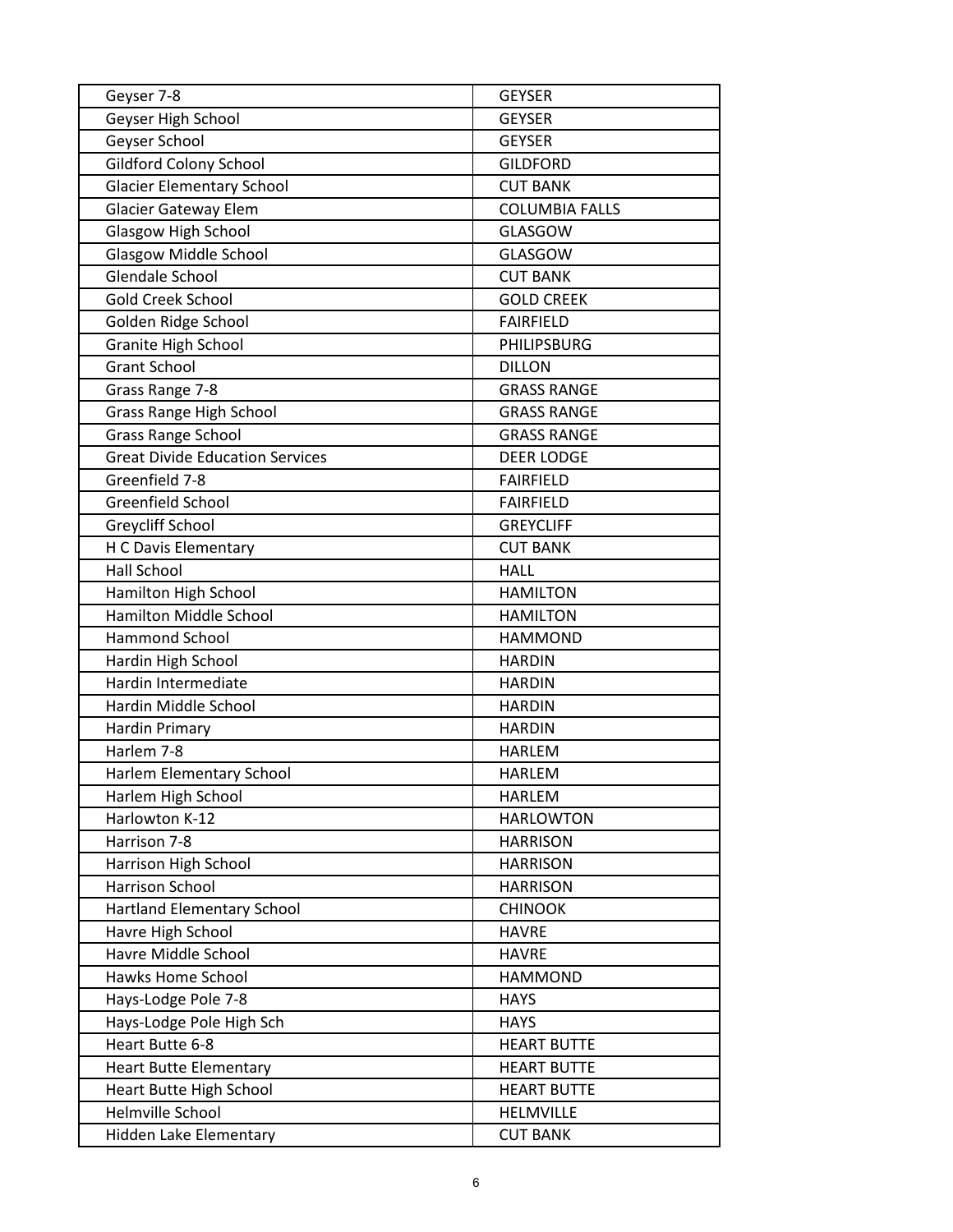| <b>Highland Park School</b>        | LEWISTOWN          |
|------------------------------------|--------------------|
| <b>Highland Park School</b>        | <b>HAVRE</b>       |
| <b>Highland Park School</b>        | MILES CITY         |
| Highwood High School               | <b>HIGHWOOD</b>    |
| Highwood Middle School             | <b>HIGHWOOD</b>    |
| <b>Highwood School</b>             | <b>HIGHWOOD</b>    |
| Hill Top Colony School             | <b>STOCKETT</b>    |
| Hillcrest 7-8                      | <b>HARLOWTON</b>   |
| <b>Hillcrest Colony Elementary</b> | <b>POWER</b>       |
| Hillcrest School                   | <b>HARLOWTON</b>   |
| Hillside Colony School             | <b>SWEET GRASS</b> |
| Hinsdale 7-8                       | <b>HINSDALE</b>    |
| Hinsdale High School               | <b>HINSDALE</b>    |
| Hinsdale School                    | <b>HINSDALE</b>    |
| Hobson 6-8                         | <b>HOBSON</b>      |
| Hobson High School                 | <b>HOBSON</b>      |
| <b>Hobson School</b>               | <b>HOBSON</b>      |
| <b>Horizon Elementary</b>          | <b>CUT BANK</b>    |
| Hot Springs 7-8                    | <b>HOT SPRINGS</b> |
| Hot Springs High School            | <b>HOT SPRINGS</b> |
| <b>Hot Springs School</b>          | <b>HOT SPRINGS</b> |
| Huntley Project 7-8                | <b>WORDEN</b>      |
| Huntley Project Elem K-6           | <b>WORDEN</b>      |
| Huntley Project High Schl          | <b>WORDEN</b>      |
| Hysham 7-8                         | <b>HYSHAM</b>      |
| Hysham High School                 | <b>HYSHAM</b>      |
| Hysham School                      | <b>HYSHAM</b>      |
| <b>Irle Elementary School</b>      | <b>GLASGOW</b>     |
| Jackson School                     | <b>JACKSON</b>     |
| Jefferson High School              | <b>BOULDER</b>     |
| Jefferson School                   | <b>GLENDIVE</b>    |
| Jefferson School                   | MILES CITY         |
| Joliet 7-8                         | <b>JOLIET</b>      |
| Joliet High School                 | <b>JOLIET</b>      |
| Joliet School                      | <b>JOLIET</b>      |
| Jordan 7-8                         | <b>JORDAN</b>      |
| Jordan Elementary School           | <b>JORDAN</b>      |
| Judith Gap 7-8                     | <b>JUDITH GAP</b>  |
| Judith Gap High School             | <b>JUDITH GAP</b>  |
| Judith Gap School                  | <b>JUDITH GAP</b>  |
| K William Harvey Elem              | <b>RONAN</b>       |
| Kester School                      | <b>JORDAN</b>      |
| Kila 7-8                           | <b>KILA</b>        |
| Kila School                        | <b>KILA</b>        |
| King Colony School                 | LEWISTOWN          |
| Kingsbury Colony Attn Ctr          | <b>VALIER</b>      |
| Kinsey School                      | <b>KINSEY</b>      |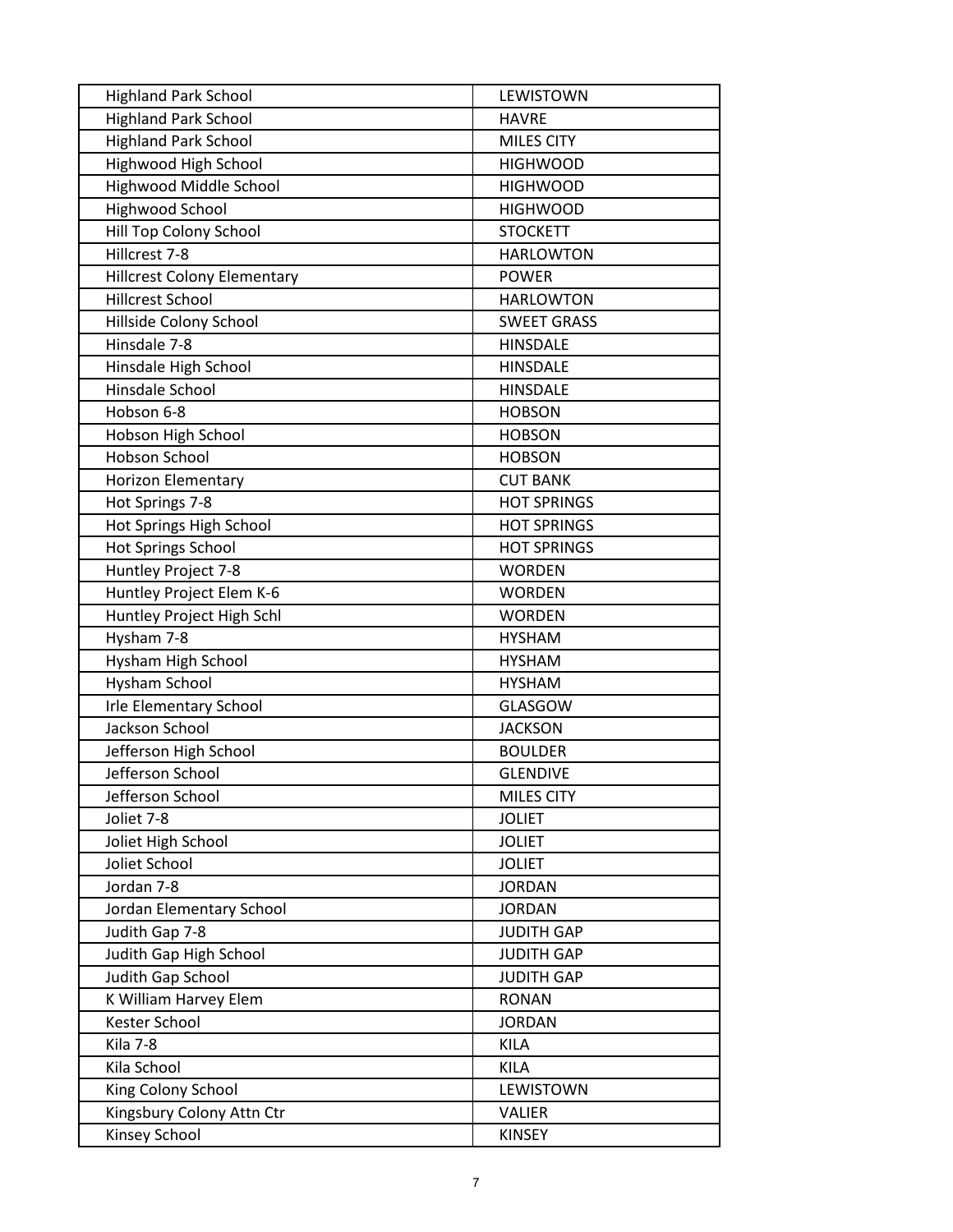| Kircher School            | <b>MILES CITY</b>   |
|---------------------------|---------------------|
| Knees School              | <b>BRADY</b>        |
| <b>KW-VC Elementary</b>   | <b>BROWNING</b>     |
| L A Muldown School        | <b>WHITEFISH</b>    |
| Lambert 7-8               | LAMBERT             |
| Lambert High School       | LAMBERT             |
| Lambert School            | LAMBERT             |
| Lame Deer 7-8             | <b>LAME DEER</b>    |
| Lame Deer High School     | <b>LAME DEER</b>    |
| Lame Deer School          | <b>LAME DEER</b>    |
| Laurel High School        | LAUREL              |
| Laurel Middle School      | LAUREL              |
| Lavina 7-8                | LAVINA              |
| Lavina High School        | LAVINA              |
| Lavina School             | LAVINA              |
| Lewis & Clark School      | LEWISTOWN           |
| Lewistown 7-8             | LEWISTOWN           |
| Libby Elementary School   | <b>LIBBY</b>        |
| Libby High School         | <b>LIBBY</b>        |
| Libby Middle School       | <b>LIBBY</b>        |
| Liberty Elementary School | <b>GALATA</b>       |
| Lima 7-8                  | <b>LIMA</b>         |
| Lima High School          | LIMA                |
| Lima School               | <b>LIMA</b>         |
| Lincoln 7-8               | <b>LINCOLN</b>      |
| Lincoln Co High School    | <b>EUREKA</b>       |
| Lincoln Elementary School | <b>LINCOLN</b>      |
| Lincoln High School       | <b>LINCOLN</b>      |
| <b>Lincoln Primary</b>    | ANACONDA            |
| Lincoln School            | <b>MILES CITY</b>   |
| Lincoln School            | <b>GLENDIVE</b>     |
| Lincoln School            | <b>BAKER</b>        |
| Lincoln-McKinley School   | <b>HAVRE</b>        |
| Linderman School          | <b>POLSON</b>       |
| Lindsay School            | <b>LINDSAY</b>      |
| Lodge Grass 7-8           | <b>LODGE GRASS</b>  |
| Lodge Grass High School   | <b>LODGE GRASS</b>  |
| Lodge Grass School        | <b>LODGE GRASS</b>  |
| Lodge Pole School         | <b>HAYS</b>         |
| Lone Peak High School     | <b>BIG SKY</b>      |
| Lone Rock Middle School   | <b>STEVENSVILLE</b> |
| Lone Rock School          | STEVENSVILLE        |
| Longfellow School         | <b>BAKER</b>        |
| Loring Colony School      | <b>LORING</b>       |
| Lustre Christian H S      | <b>FRAZER</b>       |
| Lustre School             | <b>FRAZER</b>       |
| Luther School             | <b>LUTHER</b>       |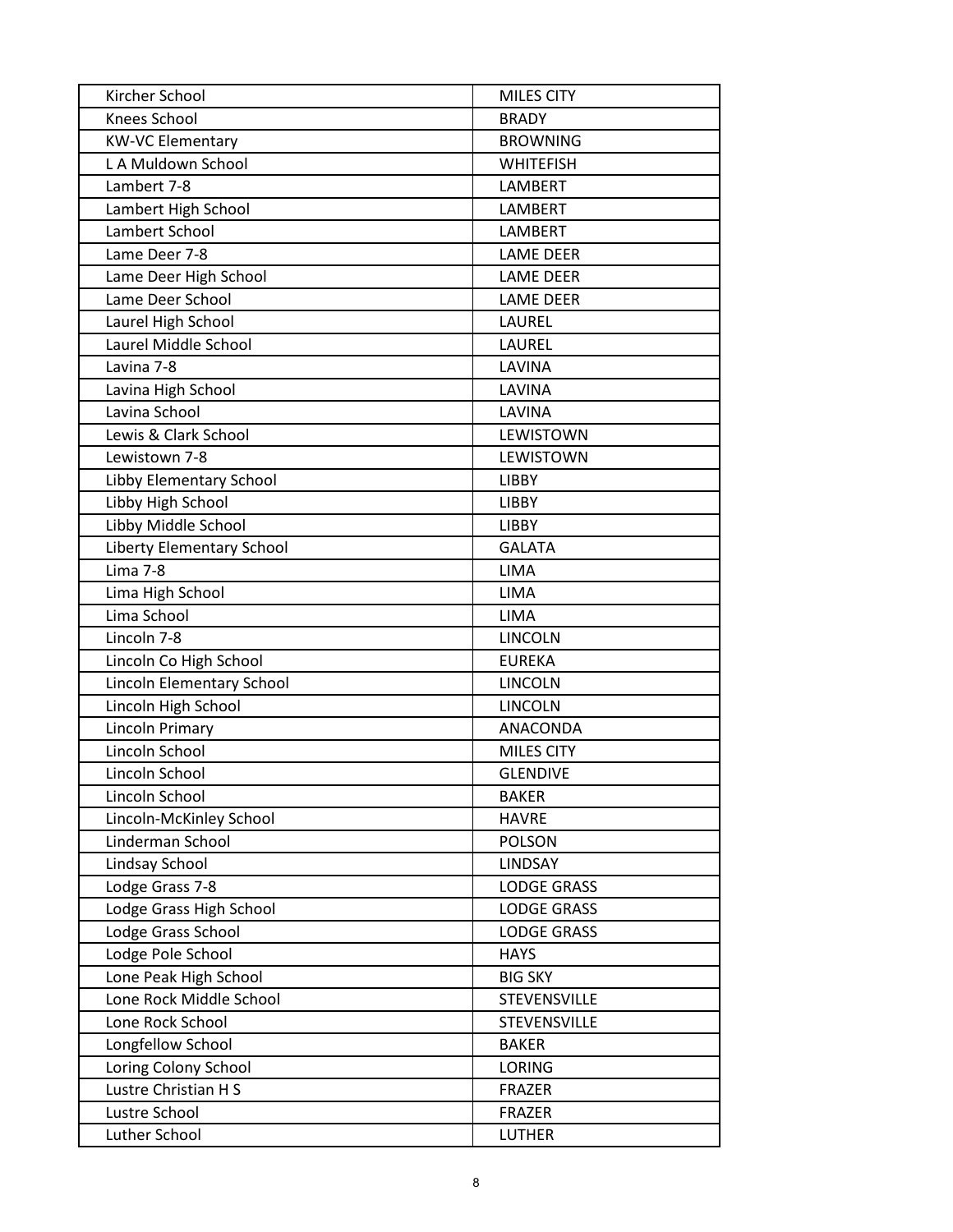| Malta 6-7-8                         | <b>MALTA</b>         |
|-------------------------------------|----------------------|
| Malta High School                   | <b>MALTA</b>         |
| Malta K-5                           | <b>MALTA</b>         |
| Manhattan 5-8                       | <b>MANHATTAN</b>     |
| Manhattan Christian H S             | <b>MANHATTAN</b>     |
| Manhattan Elem                      | <b>MANHATTAN</b>     |
| Manhattan H S                       | <b>MANHATTAN</b>     |
| Marion 7-8                          | <b>MARION</b>        |
| <b>Marion School</b>                | <b>MARION</b>        |
| <b>McCormick School</b>             | <b>TROY</b>          |
| McLeod School                       | <b>MCLEOD</b>        |
| <b>Meadowlark School</b>            | <b>CHINOOK</b>       |
| <b>Meadowlark School</b>            | <b>CONRAD</b>        |
| Medicine Lake 7-8                   | <b>MEDICINE LAKE</b> |
| Medicine Lake High School           | <b>MEDICINE LAKE</b> |
| Medicine Lake School                | <b>MEDICINE LAKE</b> |
| Melrose School                      | <b>MELROSE</b>       |
| Melstone 6-8                        | <b>MELSTONE</b>      |
| Melstone High School                | <b>MELSTONE</b>      |
| <b>Melstone School</b>              | <b>MELSTONE</b>      |
| Melville School                     | MELVILLE             |
| Miami School                        | <b>CONRAD</b>        |
| Midway Colony                       | <b>CONRAD</b>        |
| Missoula Area Education Cooperative | <b>MISSOULA</b>      |
| Molt School                         | <b>MOLT</b>          |
| Montana Youth Challenge             | <b>DILLON</b>        |
| Moore 7-8                           | <b>MOORE</b>         |
| Moore High School                   | <b>MOORE</b>         |
| Moore School                        | <b>MOORE</b>         |
| Morin School                        | <b>BILLINGS</b>      |
| Mountain View Elementary            | <b>CUT BANK</b>      |
| Mountain View School                | <b>RED LODGE</b>     |
| MT School for the Deaf & Blind Elem | <b>GREAT FALLS</b>   |
| MT School for the Deaf & Blind HS   | <b>GREAT FALLS</b>   |
| Napi School                         | <b>BROWNING</b>      |
| Nashua 7-8                          | <b>NASHUA</b>        |
| Nashua High School                  | <b>NASHUA</b>        |
| Nashua School                       | <b>NASHUA</b>        |
| North Central Learning Resource Ctr | <b>GREAT FALLS</b>   |
| North Harlem Elementary             | <b>HARLEM</b>        |
| North Star 7-8                      | RUDYARD              |
| North Star High School              | RUDYARD              |
| North Star School                   | <b>GILDFORD</b>      |
| Northern Cheyenne Trib El           | <b>BUSBY</b>         |
| Northern Cheyenne Trib HS           | <b>BUSBY</b>         |
| Northern Cheyenne Tribal 7-8        | <b>BUSBY</b>         |
| Northside School                    | <b>WOLF POINT</b>    |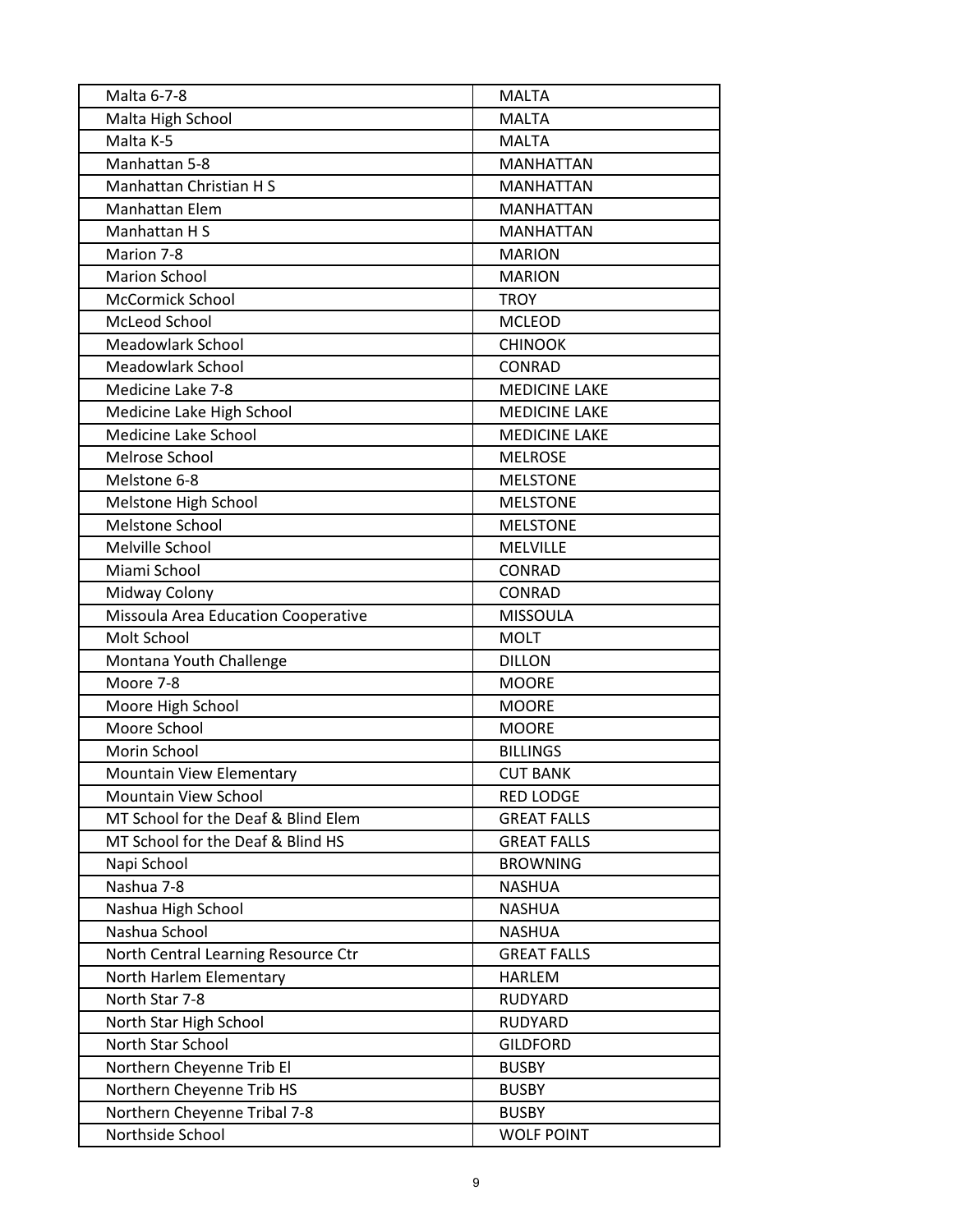| Noxon 7-8                      | <b>NOXON</b>      |
|--------------------------------|-------------------|
| Noxon High School              | <b>NOXON</b>      |
| Noxon School                   | <b>NOXON</b>      |
| Nye School                     | <b>NYE</b>        |
| O D Speer School               | <b>DEER LODGE</b> |
| Opheim 7-8                     | <b>OPHEIM</b>     |
| Opheim High School             | <b>OPHEIM</b>     |
| Opheim School                  | <b>OPHEIM</b>     |
| Ophir 7-8                      | <b>BIG SKY</b>    |
| <b>Ophir Elementary School</b> | <b>BIG SKY</b>    |
| Ovando School                  | <b>OVANDO</b>     |
| Pablo Elementary               | <b>PABLO</b>      |
| Park City 7-8                  | <b>PARK CITY</b>  |
| Park City High School          | <b>PARK CITY</b>  |
| Park City School               | <b>PARK CITY</b>  |
| <b>Park County Cooperative</b> | <b>LIVINGSTON</b> |
| Park High School               | <b>LIVINGSTON</b> |
| Parkview School                | <b>DILLON</b>     |
| Pass Creek School              | <b>BELGRADE</b>   |
| Pendroy School                 | <b>PENDROY</b>    |
| Philipsburg 7-8                | PHILIPSBURG       |
| Philipsburg School             | PHILIPSBURG       |
| Pine Butte Elementary Sch      | <b>COLSTRIP</b>   |
| Pine Creek 6-8                 | <b>LIVINGSTON</b> |
| Pine Creek School              | <b>LIVINGSTON</b> |
| Pine Grove School              | <b>BRUSETT</b>    |
| Pine Hills Youth Corr Facil El | MILES CITY        |
| Pine Hills Youth Corr Facil HS | MILES CITY        |
| Plains 7-8                     | <b>PLAINS</b>     |
| Plains Elementary School       | <b>PLAINS</b>     |
| Plains High School             | <b>PLAINS</b>     |
| Pleasant Valley School         | <b>MARION</b>     |
| <b>Pleasant Valley School</b>  | <b>BELT</b>       |
| Plenty Coups High School       | <b>PRYOR</b>      |
| Plentywood 7-8                 | <b>PLENTYWOOD</b> |
| Plentywood High School         | <b>PLENTYWOOD</b> |
| Plentywood School              | <b>PLENTYWOOD</b> |
| Plevna 7-8                     | PLEVNA            |
| Plevna High School             | PLEVNA            |
| Plevna School                  | PLEVNA            |
| Polaris School                 | <b>POLARIS</b>    |
| Polson High School             | <b>POLSON</b>     |
| Polson Middle School           | <b>POLSON</b>     |
| Pondera Colony School          | <b>VALIER</b>     |
| Poplar 5-6 School              | POPLAR            |
| Poplar 7-8                     | <b>POPLAR</b>     |
| Poplar High School             | <b>POPLAR</b>     |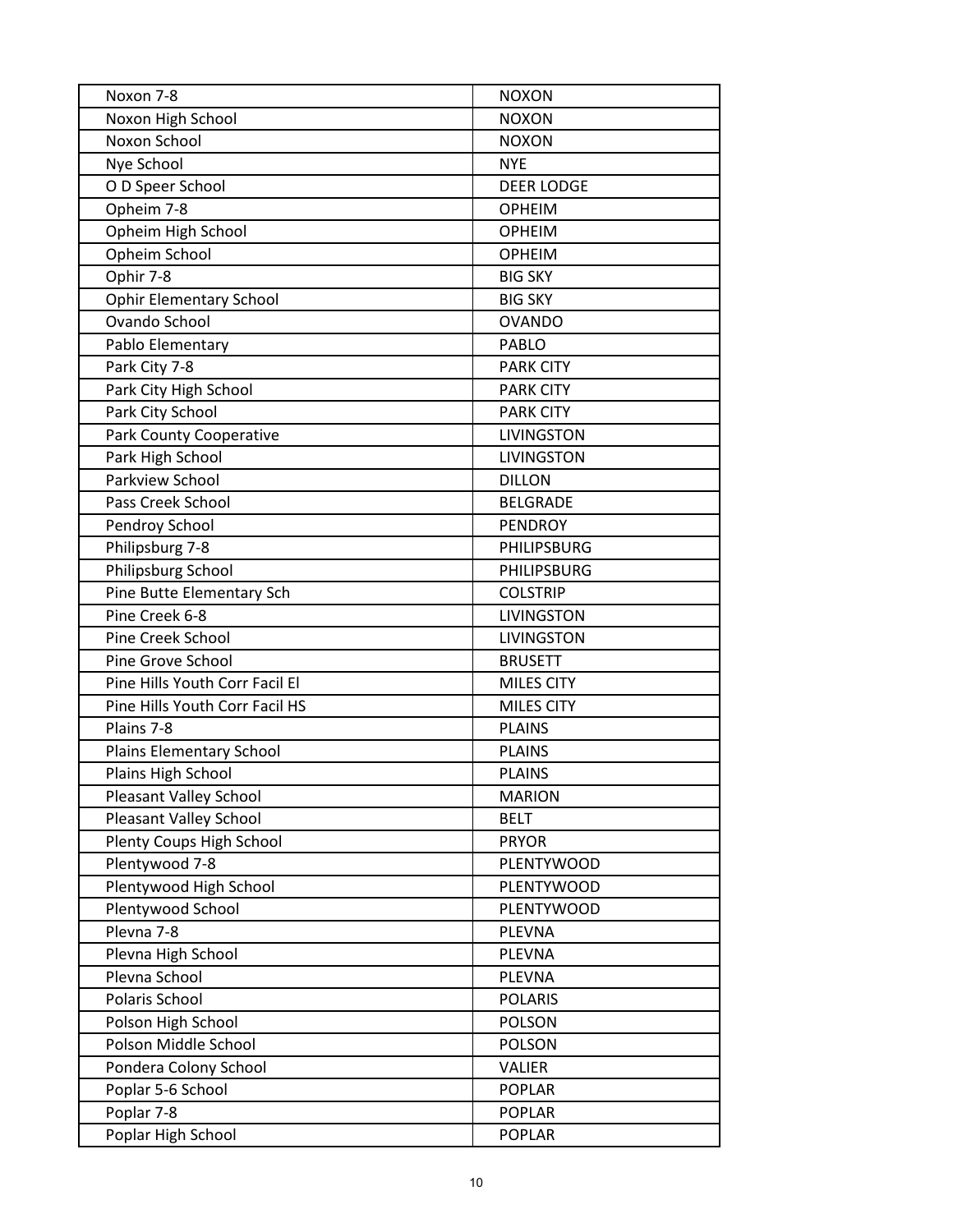| Poplar School                    | <b>POPLAR</b>      |
|----------------------------------|--------------------|
| Potomac 7-8                      | <b>BONNER</b>      |
| Potomac School                   | <b>BONNER</b>      |
| Powder River Co Dist High        | <b>BROADUS</b>     |
| Powell County High School        | <b>DEER LODGE</b>  |
| Power 7-8                        | <b>POWER</b>       |
| Power High School                | <b>POWER</b>       |
| Power School                     | <b>POWER</b>       |
| Prairie View Cooperative         | <b>GLENDIVE</b>    |
| <b>Prickly Pear Cooperative</b>  | <b>EAST HELENA</b> |
| Pryor 7-8                        | <b>PRYOR</b>       |
| Quentin Brown Primary K-4        | <b>CORVALLIS</b>   |
| Rapelje 7-8                      | <b>RAPELJE</b>     |
| Rapelje High School              | <b>RAPELJE</b>     |
| Rapelje School                   | <b>RAPELJE</b>     |
| Rau School                       | <b>SIDNEY</b>      |
| Red Lodge High School            | <b>RED LODGE</b>   |
| Redwater 7-8                     | <b>CIRCLE</b>      |
| <b>Redwater School</b>           | <b>CIRCLE</b>      |
| Reed Point 7-8                   | <b>REEDPOINT</b>   |
| <b>Reed Point Elementary</b>     | <b>REEDPOINT</b>   |
| Reed Point High School           | <b>REEDPOINT</b>   |
| Reichle School                   | <b>GLEN</b>        |
| Richey 7-8                       | <b>RICHEY</b>      |
| Richey High School               | <b>RICHEY</b>      |
| <b>Richey School</b>             | <b>RICHEY</b>      |
| <b>Rimrock Colony School</b>     | <b>SUNBURST</b>    |
| <b>Riverview Elementary</b>      | <b>CHESTER</b>     |
| <b>Riverview School</b>          | <b>MILES CITY</b>  |
| Roberts 7-8                      | <b>ROBERTS</b>     |
| Roberts High School              | <b>ROBERTS</b>     |
| Roberts School                   | <b>ROBERTS</b>     |
| Rocky Boy 7-8                    | <b>BOX ELDER</b>   |
| Rocky Boy High School            | <b>BOX ELDER</b>   |
| Rocky Boy School                 | <b>BOX ELDER</b>   |
| Ronan High School                | <b>RONAN</b>       |
| Ronan Middle School              | <b>RONAN</b>       |
| Roosevelt Junior High            | <b>RED LODGE</b>   |
| Roose-Valley Spec Ed Cooperative | <b>CULBERTSON</b>  |
| Rosebud 7-8                      | <b>ROSEBUD</b>     |
| Rosebud High School              | <b>ROSEBUD</b>     |
| Rosebud School                   | <b>ROSEBUD</b>     |
| Ross School                      | <b>MOSBY</b>       |
| Roundup 7-8                      | <b>ROUNDUP</b>     |
| Roundup Elementary               | <b>ROUNDUP</b>     |
| Roundup H S                      | <b>ROUNDUP</b>     |
| Roy 6-8                          | <b>ROY</b>         |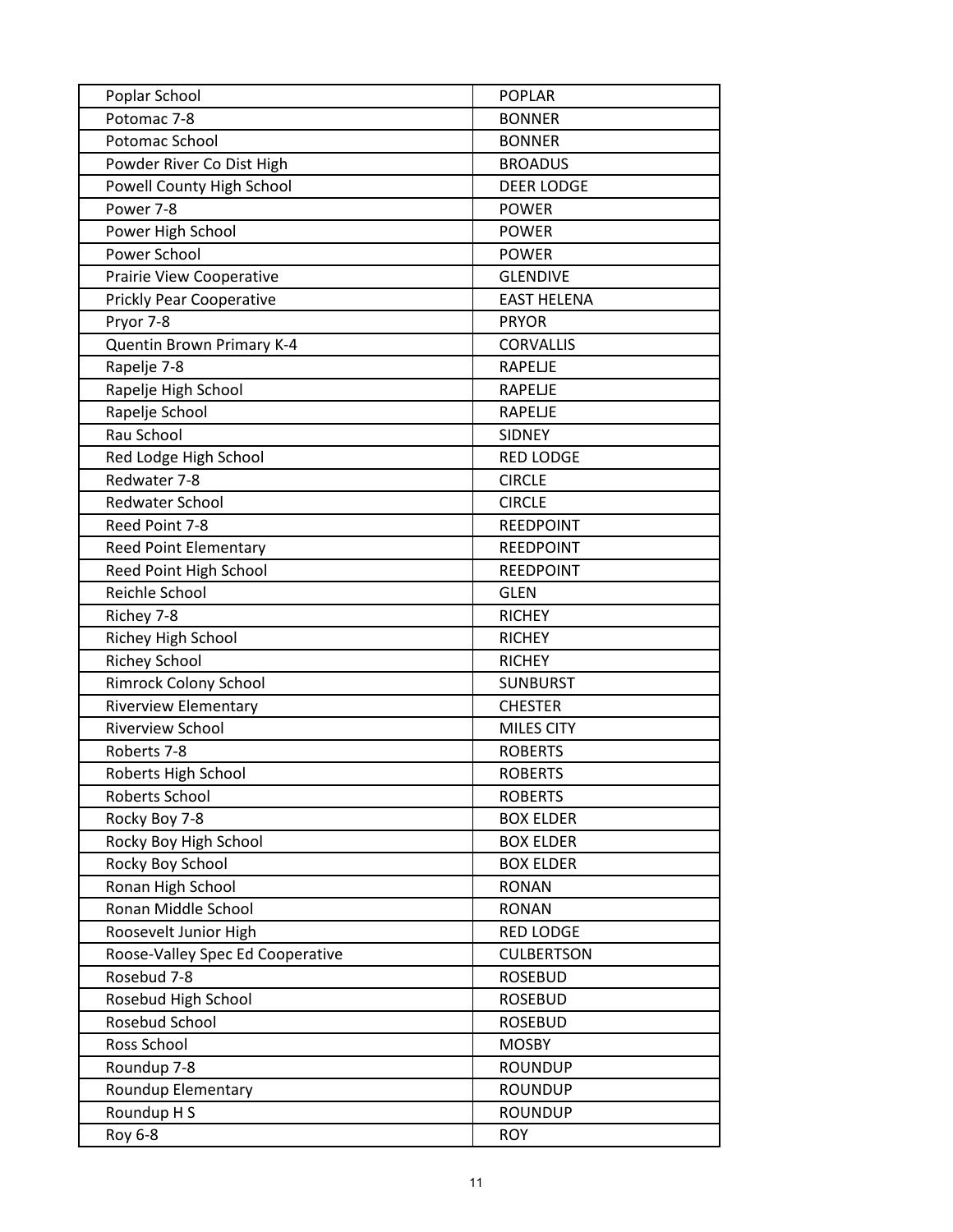| Roy High School                  | <b>ROY</b>            |
|----------------------------------|-----------------------|
| Roy School                       | <b>ROY</b>            |
| Ruder Elementary                 | <b>COLUMBIA FALLS</b> |
| Ryegate 7-8                      | <b>RYEGATE</b>        |
| Ryegate High School              | <b>RYEGATE</b>        |
| Ryegate School                   | <b>RYEGATE</b>        |
| S H School                       | MILES CITY            |
| S Y School                       | <b>MILES CITY</b>     |
| Saco 7-8                         | SACO                  |
| Saco High School                 | <b>SACO</b>           |
| Saco School                      | <b>SACO</b>           |
| Sage Creek Elementary            | <b>CHESTER</b>        |
| Salmon Prairie School            | <b>BIGFORK</b>        |
| Sand Springs School              | <b>SAND SPRINGS</b>   |
| Sanders County Ed Services Coop  | <b>THOMPSON FALLS</b> |
| Savage 7-8                       | SAVAGE                |
| Savage High School               | SAVAGE                |
| Savage School                    | SAVAGE                |
| Scobey 7-8                       | <b>SCOBEY</b>         |
| Scobey High School               | <b>SCOBEY</b>         |
| <b>Scobey School</b>             | <b>SCOBEY</b>         |
| Seeley Lake 7-8                  | <b>SEELEY LAKE</b>    |
| Seeley Lake Elementary           | <b>SEELEY LAKE</b>    |
| Seeley-Swan High School          | <b>SEELEY LAKE</b>    |
| Shelby 7-8                       | <b>SHELBY</b>         |
| Shelby Elementary School         | <b>SHELBY</b>         |
| Shelby High School               | <b>SHELBY</b>         |
| <b>Shepherd Elementary</b>       | <b>SHEPHERD</b>       |
| Shepherd High School             | <b>SHEPHERD</b>       |
| Shepherd Middle School           | <b>SHEPHERD</b>       |
| Sheridan 7-8                     | SHERIDAN              |
| Sheridan Elementary Schl         | SHERIDAN              |
| Sheridan High School             | SHERIDAN              |
| Sheridan/Daniels Cooperative     | <b>PLENTYWOOD</b>     |
| Shields Valley 7-8               | <b>CLYDE PARK</b>     |
| <b>Shields Valley Elementary</b> | WILSALL               |
| Shields Valley High Schl         | <b>CLYDE PARK</b>     |
| Sidney High School               | <b>SIDNEY</b>         |
| Sidney Middle School             | <b>SIDNEY</b>         |
| Simms High School                | <b>SIMMS</b>          |
| Sleeping Giant Middle Sch        | LIVINGSTON            |
| South School                     | LAUREL                |
| Southside School                 | <b>WOLF POINT</b>     |
| Spring Creek Colony Schl         | LEWISTOWN             |
| Spring Creek School              | <b>DECKER</b>         |
| Spring Creek School              | POWDERVILLE           |
| Springhill School                | <b>BELGRADE</b>       |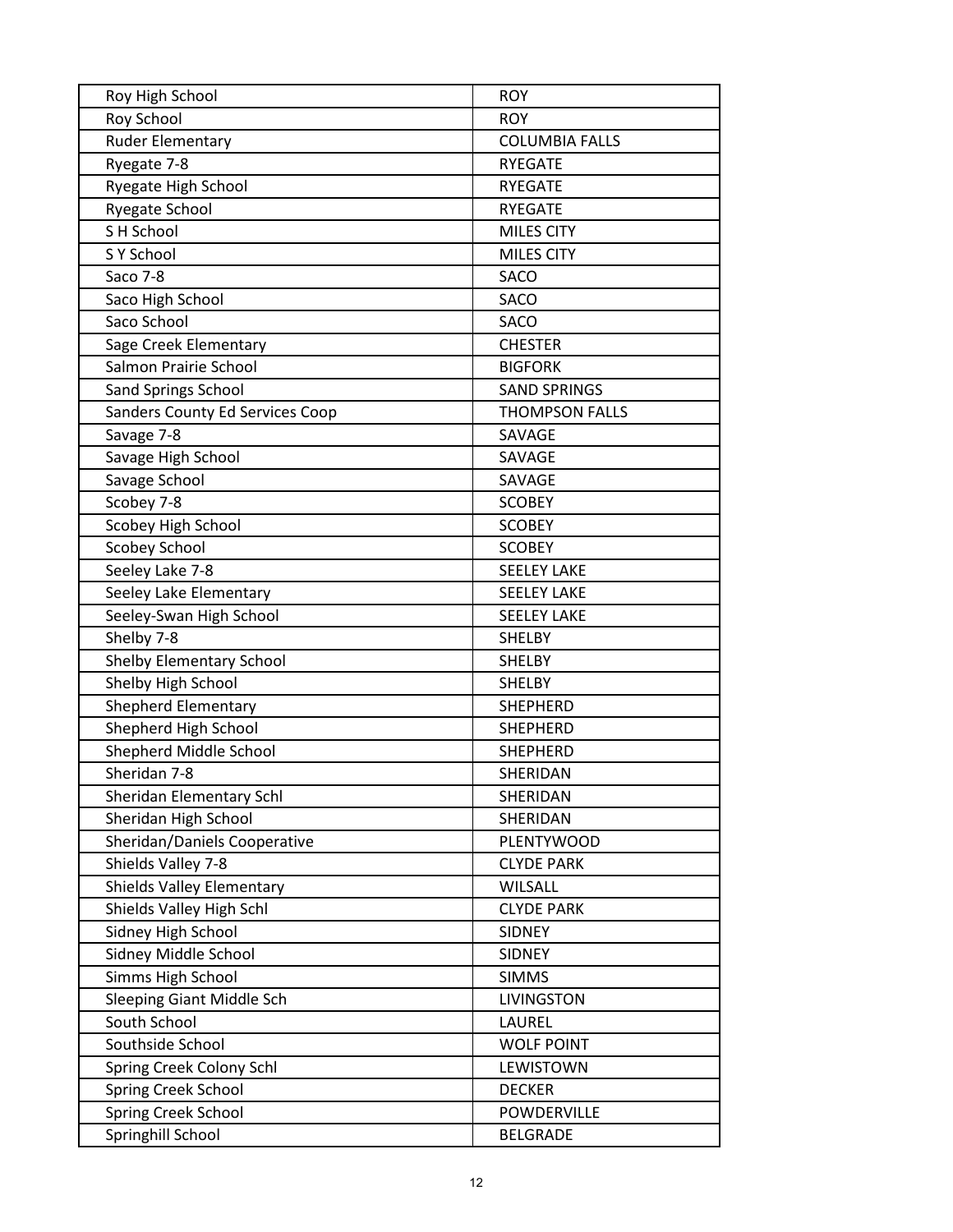| St Ignatius Elementary School             | <b>ST IGNATIUS</b>    |
|-------------------------------------------|-----------------------|
| St Ignatius High School                   | <b>ST IGNATIUS</b>    |
| St Ignatius Middle School                 | <b>ST IGNATIUS</b>    |
| St Labre High School                      | <b>ASHLAND</b>        |
| St Regis 7-8                              | <b>ST REGIS</b>       |
| St Regis High School                      | <b>ST REGIS</b>       |
| St Regis School                           | <b>ST REGIS</b>       |
| Stanford 7-8                              | <b>STANFORD</b>       |
| <b>Stanford High School</b>               | <b>STANFORD</b>       |
| <b>Stanford School</b>                    | <b>STANFORD</b>       |
| Stevensville 7-8                          | STEVENSVILLE          |
| Stevensville High School                  | STEVENSVILLE          |
| Stevensville K-6                          | STEVENSVILLE          |
| <b>Stillwater/Sweet Grass Cooperative</b> | <b>COLUMBUS</b>       |
| Sun River Middle School                   | <b>SUN RIVER</b>      |
| Sunburst 7 - 8                            | <b>SUNBURST</b>       |
| Sunburst Elementary                       | <b>SUNBURST</b>       |
| Sunburst High School                      | <b>SUNBURST</b>       |
| Sunnyside School                          | <b>HAVRE</b>          |
| Sunset School                             | <b>GREENOUGH</b>      |
| Superior 7-8                              | <b>SUPERIOR</b>       |
| <b>Superior Elementary</b>                | <b>SUPERIOR</b>       |
| <b>Superior High School</b>               | <b>SUPERIOR</b>       |
| <b>Surprise Creek School</b>              | <b>GEYSER</b>         |
| Swan River 7-8                            | <b>BIGFORK</b>        |
| Swan River School                         | <b>BIGFORK</b>        |
| Swan Valley 7-8                           | <b>CONDON</b>         |
| Swan Valley School                        | CONDON                |
| Sweet Grass Co High Schl                  | <b>BIG TIMBER</b>     |
| Terry High School                         | <b>TERRY</b>          |
| <b>Terry Middle School</b>                | <b>TERRY</b>          |
| <b>Terry School</b>                       | <b>TERRY</b>          |
| Thompson Falls 7-8                        | <b>THOMPSON FALLS</b> |
| Thompson Falls Elem Schl                  | <b>THOMPSON FALLS</b> |
| Thompson Falls High Schl                  | THOMPSON FALLS        |
| Three Forks 7-8                           | <b>THREE FORKS</b>    |
| Three Forks Elem School                   | <b>THREE FORKS</b>    |
| Three Forks High School                   | <b>THREE FORKS</b>    |
| Townsend 7-8                              | <b>TOWNSEND</b>       |
| <b>Trego School</b>                       | <b>TREGO</b>          |
| <b>Tri County Cooperative</b>             | <b>BROADUS</b>        |
| <b>Trinity School</b>                     | <b>CANYON CREEK</b>   |
| Trout Creek 7-8                           | <b>TROUT CREEK</b>    |
| <b>Trout Creek School</b>                 | <b>TROUT CREEK</b>    |
| Troy 7-8                                  | <b>TROY</b>           |
| Troy High School                          | <b>TROY</b>           |
| Turner 7-8                                | <b>TURNER</b>         |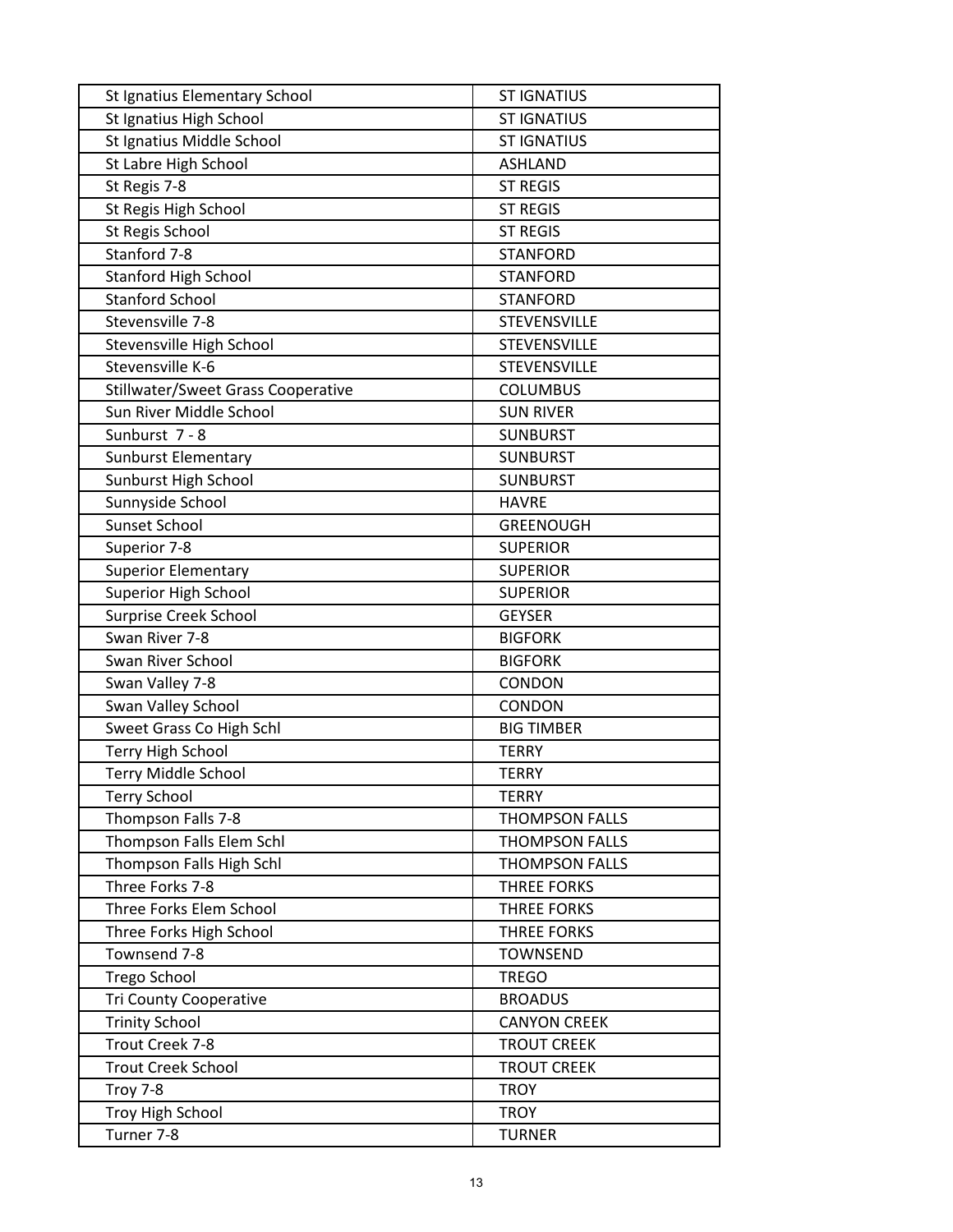| Turner High School              | <b>TURNER</b>           |
|---------------------------------|-------------------------|
| <b>Turner School</b>            | <b>TURNER</b>           |
| Twin Bridges 7-8                | <b>TWIN BRIDGES</b>     |
| Twin Bridges High School        | <b>TWIN BRIDGES</b>     |
| Twin Bridges School             | <b>TWIN BRIDGES</b>     |
| Two Eagle River High Schl       | <b>RONAN</b>            |
| Utterback 4-6                   | CONRAD                  |
| Utterback 7-8                   | CONRAD                  |
| Valier 7-8                      | <b>VALIER</b>           |
| Valier High School              | <b>VALIER</b>           |
| Valier School                   | <b>VALIER</b>           |
| Valley View School              | <b>POLSON</b>           |
| Victor High School              | <b>VICTOR</b>           |
| Victor Middle School            | <b>VICTOR</b>           |
| Victor School                   | <b>VICTOR</b>           |
| Vida School                     | <b>VIDA</b>             |
| W F Morrison School             | <b>TROY</b>             |
| Washington 7-8                  | <b>MILES CITY</b>       |
| Washington Middle School        | <b>GLENDIVE</b>         |
| <b>Washington School</b>        | <b>HAMILTON</b>         |
| <b>West Glacier School</b>      | <b>WEST GLACIER</b>     |
| West School                     | LAUREL                  |
| <b>West Side Elementary</b>     | <b>SIDNEY</b>           |
| West Yellowstone 7-8            | <b>WEST YELLOWSTONE</b> |
| West Yellowstone HS             | <b>WEST YELLOWSTONE</b> |
| West Yellowstone School         | <b>WEST YELLOWSTONE</b> |
| Westby 7-8                      | <b>WESTBY</b>           |
| Westby High School              | <b>WESTBY</b>           |
| <b>Westby School</b>            | <b>WESTBY</b>           |
| White Sulphur Springs 7-8       | WHITE SULPHUR SPRINGS   |
| White Sulphur Springs El        | WHITE SULPHUR SPRINGS   |
| White Sulphur Springs HS        | WHITE SULPHUR SPRINGS   |
| Whitefish High School           | <b>WHITEFISH</b>        |
| Whitefish Middle 5-8            | <b>WHITEFISH</b>        |
| Whitehall 6-8                   | <b>WHITEHALL</b>        |
| <b>Whitehall Elementary</b>     | <b>WHITEHALL</b>        |
| Whitehall High School           | WHITEHALL               |
| Whitewater 6-8                  | <b>WHITEWATER</b>       |
| Whitewater High School          | <b>WHITEWATER</b>       |
| <b>Whitewater School</b>        | <b>WHITEWATER</b>       |
| Wibaux 7-8                      | <b>WIBAUX</b>           |
| <b>Wibaux Elementary School</b> | <b>WIBAUX</b>           |
| Wibaux High School              | <b>WIBAUX</b>           |
| Willow Creek 7-8                | <b>WILLOW CREEK</b>     |
| Willow Creek High School        | <b>WILLOW CREEK</b>     |
| <b>Willow Creek School</b>      | <b>WILLOW CREEK</b>     |
| Winifred 6-8                    | WINIFRED                |